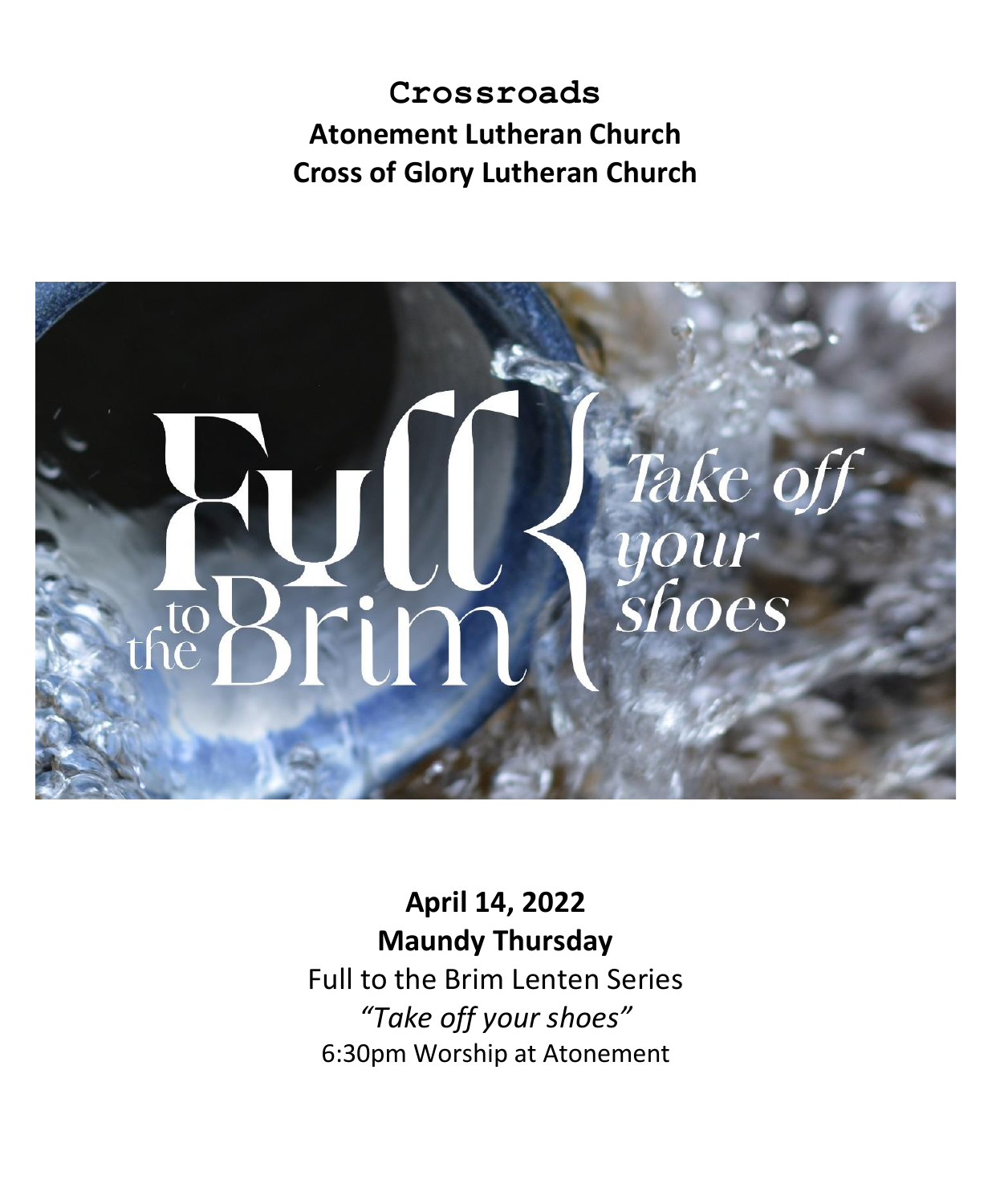## *WELCOME! Thank you for joining us.*

#### **Thank You to Our Staff and Volunteers**

Pastor Cassie Nault Shannon Rosas, Atonement Minister of Music Diane Lightbody, Atonement Accompanist Jaime Verkuilen, Cross of Glory Choir Director Ivan Konev, Cross of Glory Accompanist Matt Verkuilen/Jon Thomalla/Tony Houfek - Audio-Visual Crew Marilyn Goldsworthy & Dani Gow – Sunday School/Youth Group

|                          | 6:30                |
|--------------------------|---------------------|
| <b>Ushers</b>            | TBD                 |
| Acolyte                  | Laurel Nelson       |
| Lector                   | Jim Nelson          |
| <b>Communion Set-Up</b>  | Carol Hoiby         |
| <b>Communion Servers</b> | Jim & Laurel Nelson |

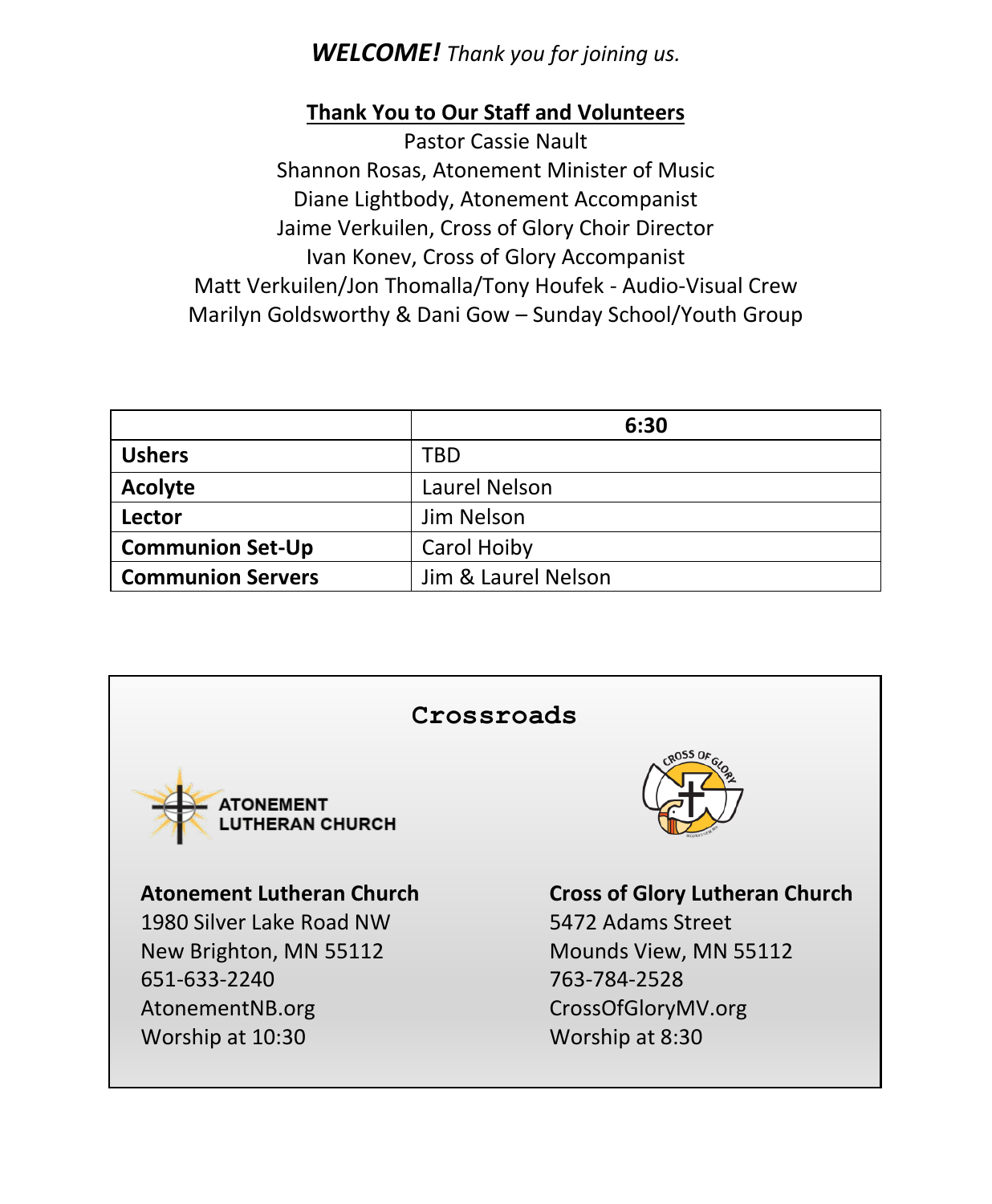# **Thank you for being here for worship! These are our safety practices for worship in the sanctuary.**

As more of us are returning to worship, it is important to remember that the pandemic is not over and we must still work together to keep each other safe.

*Please remember that everyone has their own comfort level, which might not be the same as yours, and we must respect each other's feelings.*

- 1. If you are feeling ill, please do not stay for worship. Go home and get well.
- 2. If you are a guest, please be sure to add your name and email address or phone number to the signup sheet in the narthex. This is for contact tracing.
- 3. As you enter and leave the sanctuary, make sure to give others enough space to safely pass at a distance. Let us extend welcome to one another by maintaining some social distance for those who require it.
- 4. If you test positive for COVID-19 and have attended in-person worship while potentially having the virus, please contact the church office so we can notify those who attended worship. We keep this information confidential – we do not identify who has COVID, only that there was a case in worship.

## It is wonderful to be in worship together.

Please follow these guidelines so we can continue worshipping in-person in the sanctuary. Thank you!

*Liturgy by Adrian White/A Sanctified Art LLC / sanctifiedart.org*

*"Prayer by Rev. Sarah (Are) Speed | A Sanctified Art LLC | sanctifiedart.org."*

*Reprinted from "Evangelical Lutheran Worship" copyright © 2006 Augsburg Fortress All rights reserved. Used by permission of Augsburg Fortress license #SBL141694 Portions of the text is taken from Sundays & Seasons, copyright © 2013 Augsburg Fortress*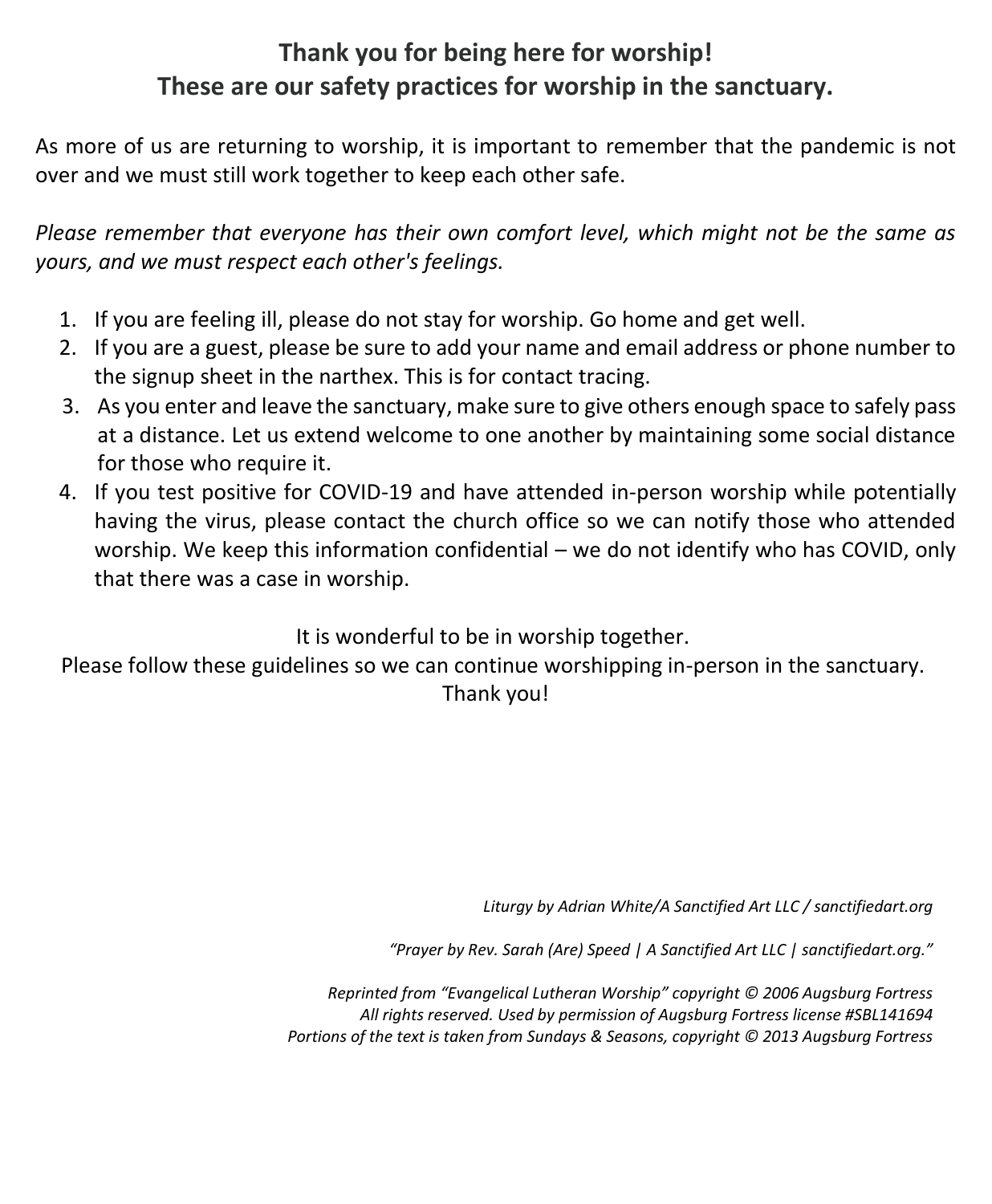# **Order of Worship**

#### **Words of Welcome**

### **Call to Worship/Call to the Body (read responsively)**

We invite you to bring your body into the worship of God. You may do so standing or seated, by listening to your heartbeat or noticing the rise and fall of your abdomen with each breath.

A call to worship is a call to presence.

**We long to be fully present here, and to feel God's presence here.**

Notice the space around us, the way it looks, smells, and sounds.

**With all our senses, we recognize a sacred space and our belonging in it.**

We gather as good creation, wonderfully made.

**We join our bodies into one body as we remember the life, death, and resurrection of Jesus Christ.**

#### **Opening Hymn**

"What Wondrous Love Is This" ELW #666

#### **Opening Ritual – Take a Few Deep Breaths**

#### **Prayer of Confession & Assurance of Forgiveness**

Let us pray together our prayer of confession:

**All: Loving God, you pour out grace upon us exactly as we are, but we confess we are suspicious and react from fear of scarcity. You invite us to take our shoes off and receive the care our bodies need, but we sit on our heels. We sort bodies into worthy and unworthy ones to mask our insecurities. We reject and punish fat bodies, disabled bodies, transgender bodies, and racialized bodies even when these bodies are our very own. God, remind us that we are made in your image. Help us learn to receive from your abundance**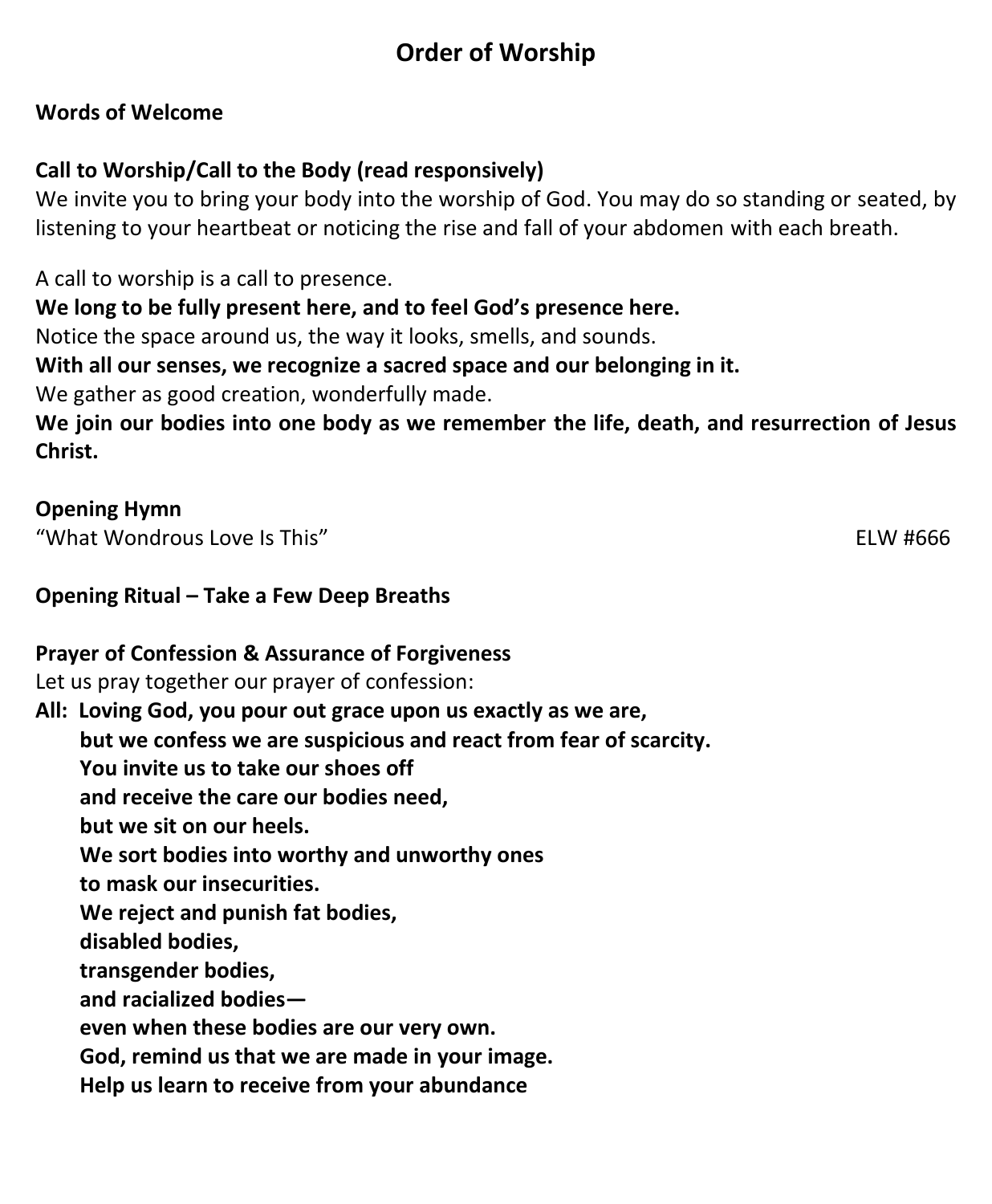**so we can share all that we have with others. Let us see that the cups we longingly hold out are already full. May they overflow so that all will have enough!**

In Jesus Christ we are loved and befriended by God. **All: Thanks be to God.**

#### **Responsive Hymn**

"Love Consecrates the Humblest Act" (uses tune from ELW #359) ELW #360

#### **Reading: John 13:1-17**

<sup>1</sup>Now before the festival of the Passover, Jesus knew that his hour had come to depart from this world and go to the Father. Having loved his own who were in the world, he loved them to the end. <sup>2</sup>The devil had already put it into the heart of Judas son of Simon Iscariot to betray him. And during supper <sup>3</sup>Jesus, knowing that the Father had given all things into his hands, and that he had come from God and was going to God, <sup>4</sup>got up from the table, took off his outer robe, and tied a towel around himself. <sup>5</sup>Then he poured water into a basin and began to wash the disciples' feet and to wipe them with the towel that was tied around him. <sup>6</sup>He came to Simon Peter, who said to him, "Lord, are you going to wash my feet?" <sup>7</sup>Jesus answered, "You do not know now what I am doing, but later you will understand." <sup>8</sup>Peter said to him, "You will never wash my feet." Jesus answered, "Unless I wash you, you have no share with me." <sup>9</sup>Simon Peter said to him, "Lord, not my feet only but also my hands and my head!" <sup>10</sup>Jesus said to him, "One who has bathed does not need to wash, except for the feet, but is entirely clean. And you are clean, though not all of you." <sup>11</sup>For he knew who was to betray him; for this reason he said, "Not all of you are clean."  $12$ After he had washed their feet, had put on his robe, and had returned to the table, he said to them, "Do you know what I have done to you?  $13$ You call me Teacher and Lord  $-$  and you are right, for that is what I am. <sup>14</sup>So if I, your Lord and Teacher, have washed your feet, you also ought to wash one another's feet. <sup>15</sup>For I have set you an example, that you also should do as I have done to you. <sup>16</sup>Very truly, I tell you, servants are not greater than their master, nor are messengers greater than the one who sent them.  $17$ If you know these things, you are blessed if you do them.

#### **Poem**

"Take Your Shoes Off" by The Rev. Sarah Speed

**Reflection Pastor Cassie Nault Pastor Cassie Nault Pastor Cassie Nault**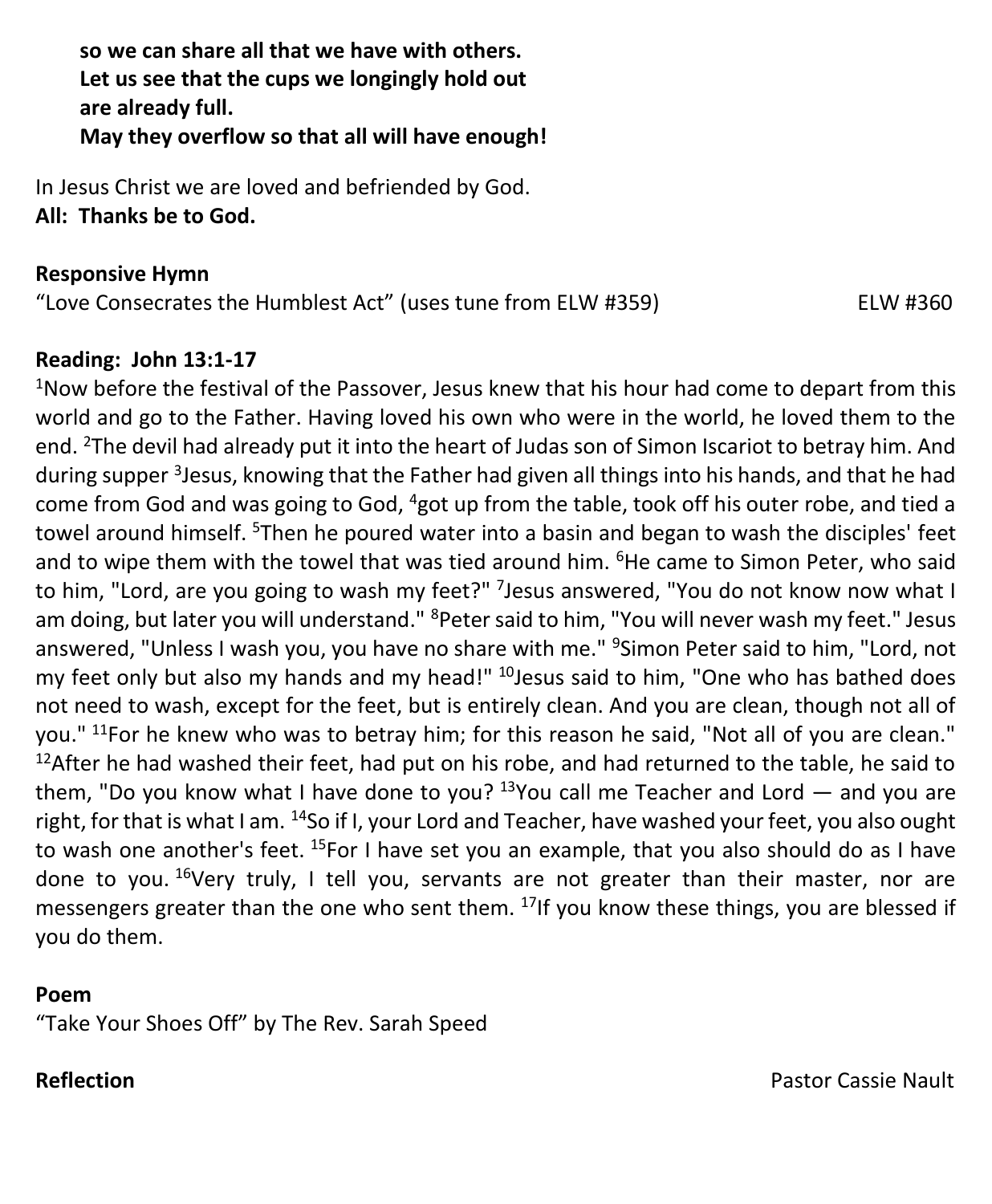*Please stand as you are able.*

#### **Remembrance of Baptism**

*At this time, pastor will make her way from the font to the altar with a palm branch from Palm Sunday, sprinkling congregants with water from the baptismal font. After she places the palm on the altar, you are welcome to get up to go the baptismal font, dip your finger in, and mark yourself with the cross of Christ on your forehead. Remember that in baptism you were marked with the cross: that cross is invisible and is an everlasting mark of God's love for you. If you'd prefer not to go to the baptismal font, you are also welcome to stay in your seat and consider God's amazing love for all God's people--including you.* 

| <b>Responsive Hymn</b><br>"Baptized and Set Free"                                                                                                                                                                      |                                                                                 | ELW #453 |
|------------------------------------------------------------------------------------------------------------------------------------------------------------------------------------------------------------------------|---------------------------------------------------------------------------------|----------|
| <b>Offering Prayer</b>                                                                                                                                                                                                 | Please stand as you are able.                                                   |          |
| <b>Prayer of Thanksgiving</b><br>God be with you.<br>All: And also with you.                                                                                                                                           |                                                                                 |          |
| Lift up your hearts.<br>All: We lift them up to God.                                                                                                                                                                   |                                                                                 |          |
| Let us give thanks to God.<br>All: It is right to give our thanks and praise.                                                                                                                                          |                                                                                 |          |
| <b>Hymn</b><br>"Eat This Bread"                                                                                                                                                                                        |                                                                                 | ELW #472 |
| Lord's Prayer<br>Our Father in heaven,<br>hallowed by your name,<br>your kingdom come,<br>your will be done,<br>on earth as in heaven.<br>Give us today our daily bread.<br>Forgive us our sins<br>as we forgive those | Be with us as we pray the familiar prayer that Jesus taught us to pray, saying: |          |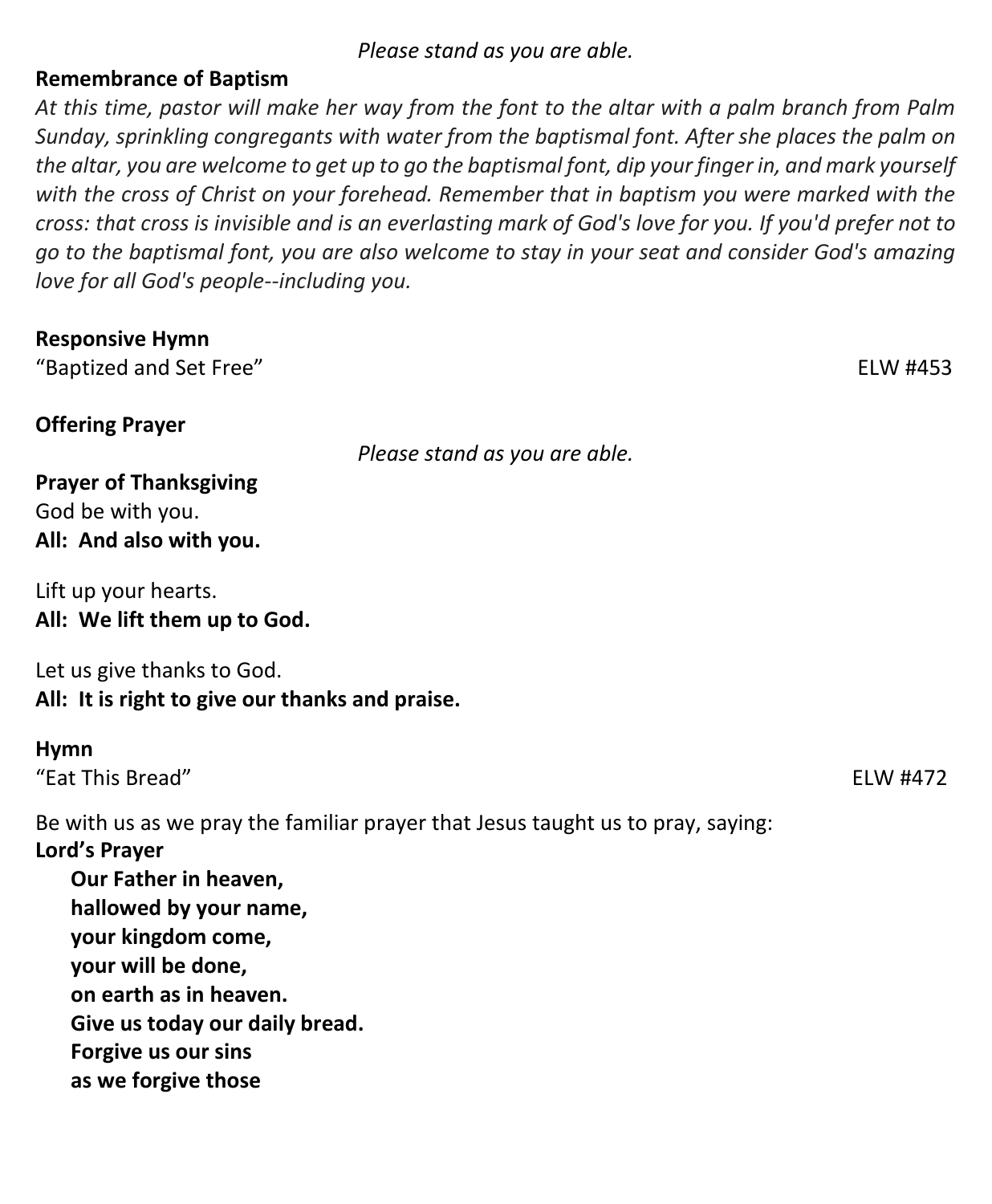**who sin against us. Save us from the time of trial and deliver us from evil. For the kingdom, the power, and the glory are yours, now and forever. Amen.**

#### **Words of Institution & Preparing the Elements**

**Invitation to the Table -** *Gluten free wafers are available, please request one when you come forward.*

*Please be seated.*

| "Bread of Life from Heaven" | ELW #474 |
|-----------------------------|----------|
| "Here Is Bread"             | ELW #483 |

#### **Prayer after Communion**

**Communion Hymns**

#### **Reading: John 13:33-35**

 $33$ Little children, I am with you only a little longer. You will look for me; and as I said to the Jews so now I say to you, 'Where I am going, you cannot come.'  $34$ I give you a new commandment, that you love one another. Just as I have loved you, you also should love one another. <sup>35</sup>By this everyone will know that you are my disciples, if you have love for one another."

#### **Creative Practices of Love**

*At this time, we will sing "Stay With Me" which is a Taize song. The Taizé Community is an ecumenical Christian monastic fraternity in Taizé, Saône-et-Loire, Burgundy, France. Taize music emphasizes simple phrases, usually lines from [Psalms](https://en.wikipedia.org/wiki/Psalms) or other pieces of [Scripture,](https://en.wikipedia.org/wiki/Scripture) repeated and sometimes sung in canon. We invite you to sing along, noticing your breath, your throats, and all the parts of yourself that engage in the act of singing. Jesus was present with the disciples: alive in that moment. You are alive in this moment. Be present in this moment.*

"Stay With Me" ELW #348

*Please stand as you are able.*

**Prayers of the People**